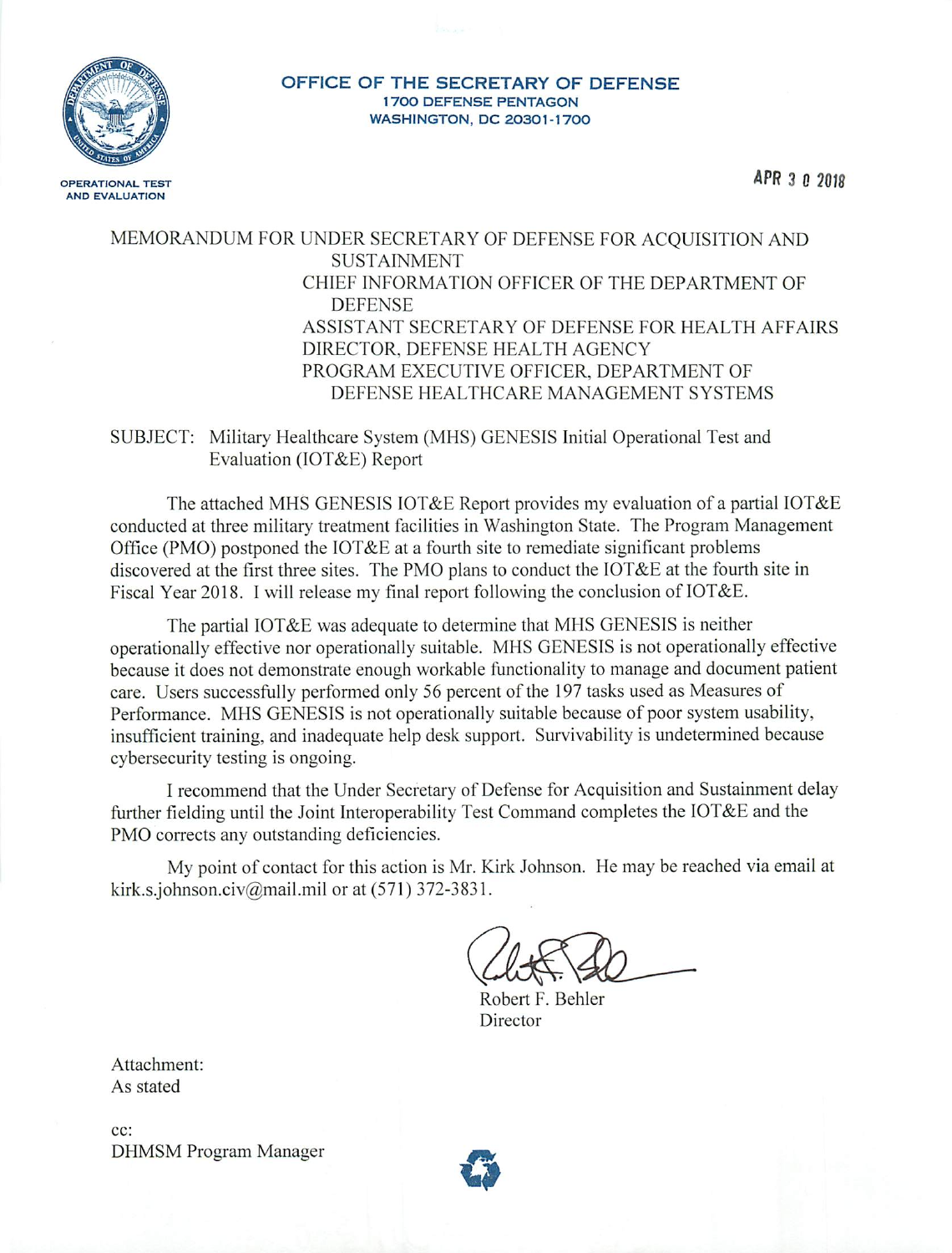# **Military Healthcare System (MHS) GENESIS Initial Operational Test and Evaluation (IOT&E) Report**

#### **Executive Summary**

The Department of Defense (DOD) is fielding the Military Healthcare System (MHS) GENESIS to replace electronic health record systems in the current MHS. This report provides the DOT&E evaluation of a partial Initial Operational Test and Evaluation (IOT&E) that the Joint Interoperability Test Command (JITC) conducted with support from the Service Operational Test Agencies (OTAs). JITC conducted IOT&E from September through December 2017 at three military treatment facilities (MTFs) in Washington State. In December 2017, the Program Management Office (PMO), with DOT&E concurrence, postponed the IOT&E at a fourth site to remediate significant problems discovered at the first three sites. The PMO plans to conduct the IOT&E at the fourth site in FY2018.

The PMO supported a robust series of integrated test events leading to IOT&E and has worked aggressively to address problems discovered during testing, especially those that could affect patient safety. As part of system development, the PMO worked with the DOD Chief Information Officer to conduct a series of cybersecurity assessments, then worked with the MHS GENESIS contractor to facilitate a government/contractor collaboration to improve the cybersecurity of the system and its supporting network.

MHS GENESIS is neither operationally effective nor operationally suitable. Survivability is undetermined because cybersecurity testing is ongoing. DOT&E recommends that the Under Secretary of Defense for Acquisition and Sustainment delay further fielding until JITC completes the IOT&E and the PMO corrects any outstanding deficiencies. Detailed recommendations are included in the main body of this report.

MHS GENESIS is not operationally effective because it does not demonstrate enough workable functionality to manage and document patient care. Users satisfactorily performed only 56 percent of the 197 tasks used as measures of performance. Poorly defined user roles and workflows resulted in an increase in the time required for health care providers to complete daily tasks. Some providers reported that they needed to work overtime and were seeing fewer patients per day due to delays caused by defects in MHS GENESIS.

Users questioned the accuracy of the information exchange between external systems and MHS GENESIS, which could jeopardize patient safety due to inaccurate patient medical data. Users generated 22 high severity incident reports (IRs) that the testers attributed to interoperability, including interoperability of medical and peripheral devices.

MHS GENESIS is not operationally suitable because of poor system usability, insufficient training, and inadequate help desk support. Users gave MHS GENESIS usability an average score of only 37 out of 100 on the System Usability Scale (SUS), well below the threshold of 70 that indicates acceptable usability. Training was insufficient to overcome usability problems, and a lack of documentation forced users to develop their own operational workarounds. User survey comments from the three IOT&E sites reported similar problems that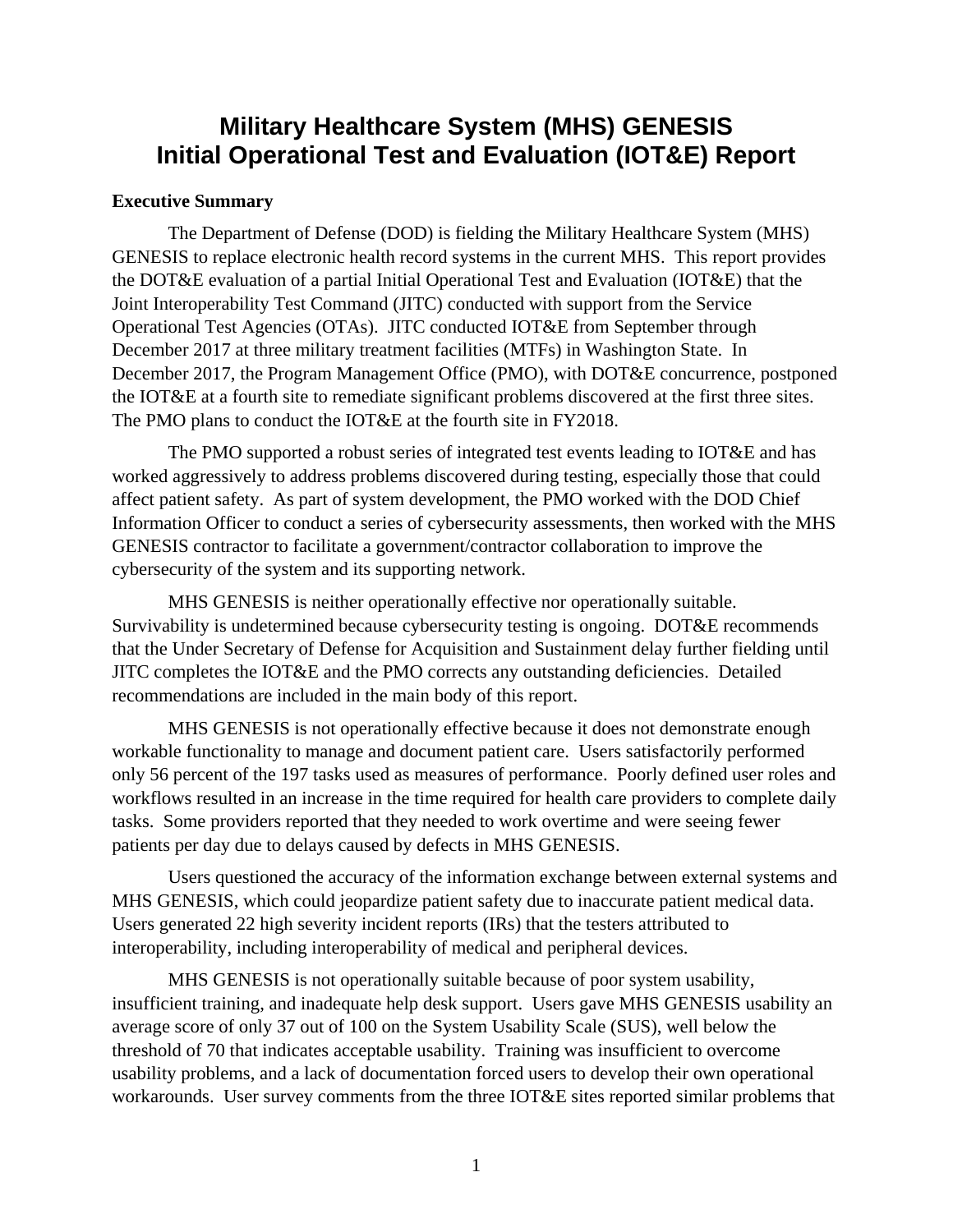included undocumented and inconsistent workarounds, excessive system latency, inaccurate patient information, badly assigned user roles, poor user training, uneven assistance from on-site trainers, and lack of visibility of the status of trouble tickets. Users from the four initial sites submitted 14,383 help desk tickets from January to November 2017, overwhelming the help desk's ability to resolve them.

System outages indicated that the end-to-end system and supporting network did not have sufficient availability to support operations at the four IOT&E MTFs. Users reported increased lag times when other IOT&E sites went live, suggesting the current system and supporting network configuration will not support the hundreds of additional sites planned for MHS GENESIS.

#### **System Description and Mission**

The DOD Healthcare Management System Modernization (DHMSM) program is acquiring MHS GENESIS to replace multiple legacy systems – such as Armed Forces Health Longitudinal Technology Application (AHLTA), the Composite Health Care System (CHCS), and Essentris – with a commercial off-the-shelf, integrated Electronic Health Record (EHR) software system to deliver and document healthcare services at all fixed facility locations worldwide. MHS GENESIS is centrally hosted at the Cerner Technology Center in Kansas City, Missouri. The PMO plans to field MHS GENESIS to 250,000 MHS personnel who provide care for 9.6 million DOD beneficiaries. The locations include all garrison MTFs, comprising more than 650 hospitals and clinics.

DOD medical staff use MHS GENESIS to manage delivery of en-route care, dentistry, emergency department, health, immunization, laboratory, radiology, operating room, pharmacy, vision, audiology, and inpatient/outpatient services. DOD medical staff also use the EHR system to perform administrative support, front desk operations, logistics, billing, and business intelligence. The software consists of three major elements: (1) the Cerner Millennium suite of applications, which provides clinical and administrative capabilities; (2) Dentrix, developed by Henry Schein Inc., which provides dental capabilities; and (3) Orion Rhapsody, the framework that enables most of the external information exchanges. The MTFs transport information via the Non-classified Internet Protocol Router Network using the DISA Medical Community of Interest Virtual Private Network.

## **Test Conduct and Adequacy**

The IOT&E is not yet complete, but the partial IOT&E was adequate to determine that MHS GENESIS was neither operationally effective nor operationally suitable. JITC conducted IOT&E at Fairchild Air Force Base (FAFB) and Naval Health Clinic Oak Harbor (NHCOH) from September 25 to October 6, 2017 and Naval Hospital Bremerton (NHB) from December 4-15, 2017. Following the Bremerton IOT&E, the PMO postponed the Madigan Army Medical Center (MAMC) IOT&E to remediate significant problems discovered at the first three sites. The PMO plans to conduct the IOT&E at MAMC in FY2018. DOT&E will release a final IOT&E Report following the conclusion of MAMC testing. JITC conducted IOT&E with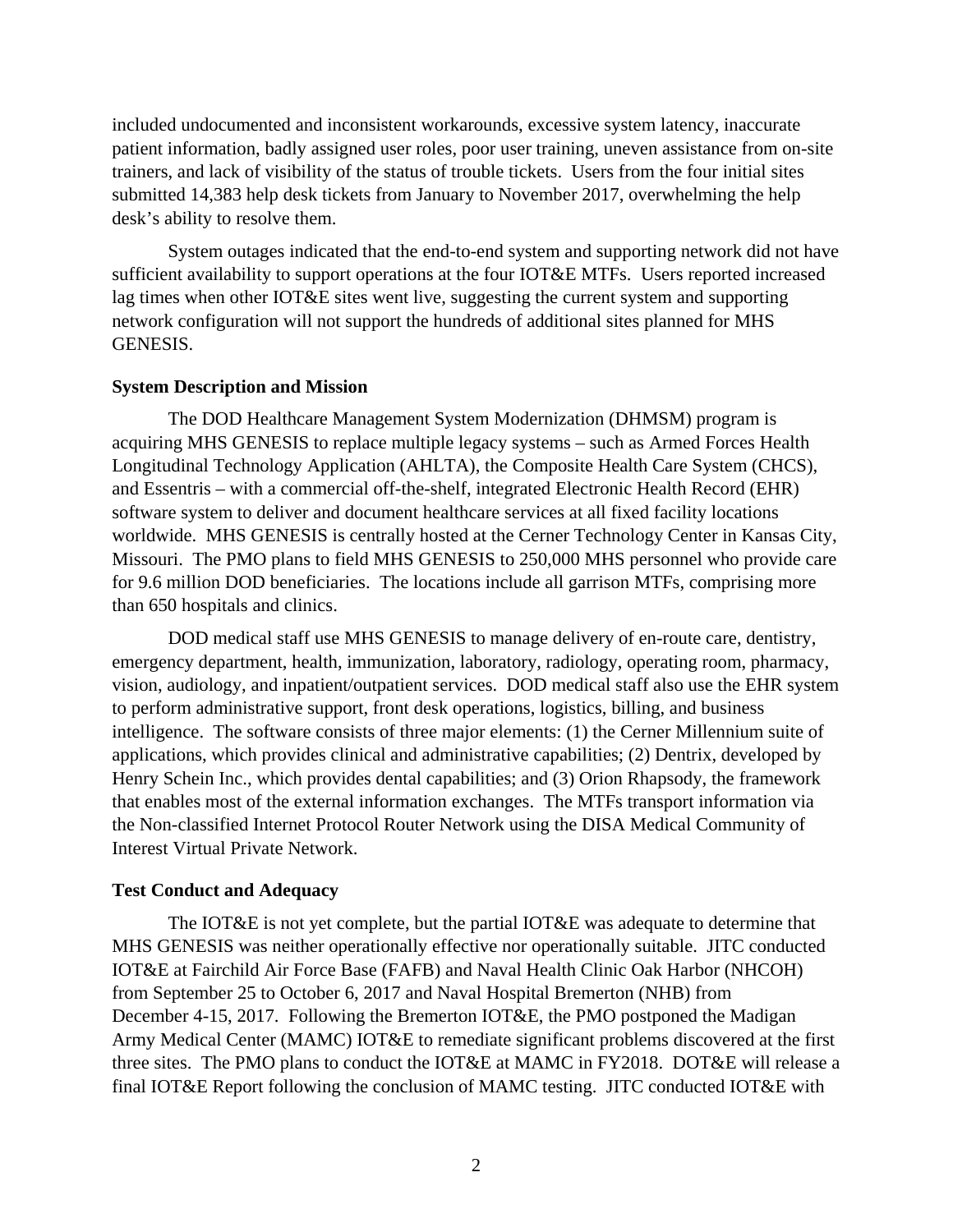Service OTA assistance and in accordance with the DOT&E-approved IOT&E Plan. DOT&E observed two phases:

- Go-Live (initial deployment) activity at four MTFs and the administration of user surveys
- System operations in the live environment at FAFB, NHCOH, and NHB

During the IOT&E, healthcare providers, technicians, and administrators performed their day-to-day tasks while JITC observed their performance and noted the success or failure of each attempt. Morae video screen capture instrumentation provided information to identify system and user errors. The users and JITC prepared IRs to document problems. A Data Authentication Group (DAG), composed of users and testers, convened to formally adjudicate each IR. JITC collected data on interoperability where it was available, and administered user surveys on training, usability, and other suitability areas. Cybersecurity testing is ongoing. DOT&E will determine survivability when testing is complete.

Leidos Partnership for Defense Health (LPDH), the system contractor, and the DHMSM PMO established a command center at each MTF as MHS GENESIS went live to monitor and provide support for system users. LPDH provided Adoption Coaches, subject matter experts who offered over-the-shoulder support to users as they worked with MHS GENESIS. Nearly all users received formal training on the system before it went live at their MTF. The training included classroom and computer-assisted training.

JITC conducted part of a Cooperative Vulnerability and Penetration Assessment (CVPA), the first segment of cybersecurity operational testing. JITC separated the CVPA into three phases: (1) testing of the system hosted at the Cerner Technology Center, (2) testing of interfacing medical devices at the Fixed Facility Government Approved Laboratory, and (3) testing of the end-user environment at MAMC.

JITC has completed the first phase. The Space and Naval Warfare Systems Command (SPAWAR) Red Team executed testing for JITC on site from December 4-15, 2017. JITC and the PMO extended the CVPA testing to allow for a thorough evaluation of the system. SPAWAR executed additional testing of the Cerner Technology Center from January 16 to February 8, 2018. The PMO plans to complete cybersecurity testing in FY2018.

DOT&E considered three Critical Operational Issues (COIs) when evaluating operational effectiveness (COI 1 and COI 2) and operational suitability (COI 3):

- COI 1: Healthcare Management Does MHS GENESIS provide the capabilities to manage and document health-related services?
- COI 2: Interoperability Do MHS GENESIS interfaces support or enable accomplishment of mission activities and tasks?
- COI 3: Suitability Does MHS GENESIS usability, training, support, and sustainment ensure continuous operations?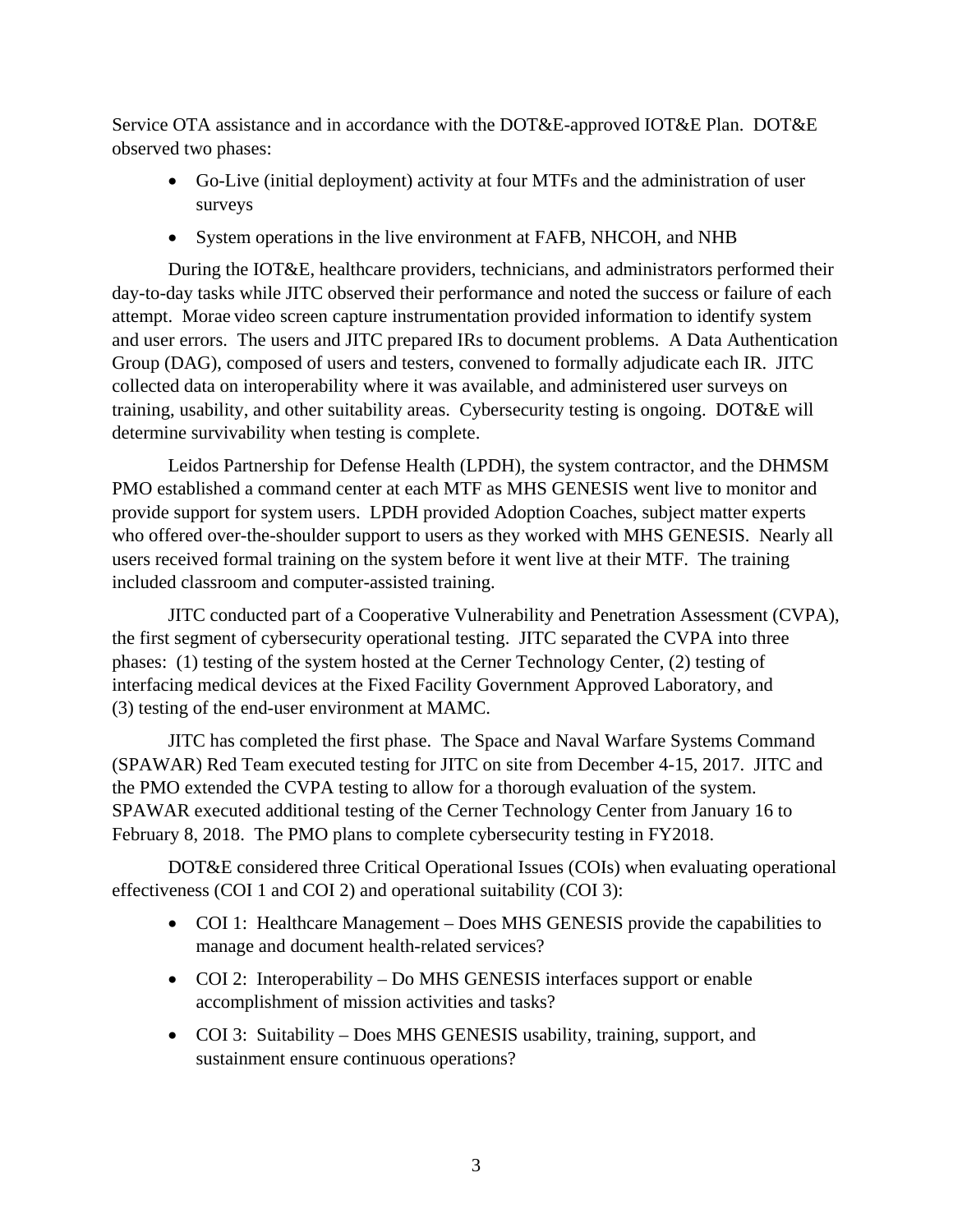## *Test Limitations*

While the IOT&E was adequate to determine operational effectiveness and suitability, it had the following limitations:

- JITC could not complete the IOT&E with four sites as originally planned because the PMO, DOT&E, and JITC postponed testing at MAMC to allow time to improve system/network availability, reengineer workflows, improve training, and implement a scheduled Cerner Millennium upgrade. JITC could not fully evaluate MHS GENESIS functionality because MAMC is the largest test facility, with clinics and functionality not utilized at other sites.
- MAMC resisted use of medical center facilities for Red Team cybersecurity testing. An adequate assessment of MHS GENESIS survivability will require operational testing at MAMC or a similar MTF.
- The need to protect patient privacy inhibited direct observation of healthcare providers performing their mission. JITC mitigated this limitation through user interviews and use of the Morae screen-capture tool.
- JITC did not have sufficient end-to-end data on information accuracy and completeness to fully evaluate interoperability with external systems. Additional interoperability testing is required to ensure MHS GENESIS can properly interface with legacy DOD systems to support medical missions.
- The PMO did not furnish reliability and availability data, so evaluators could not determine system reliability and availability. The PMO is working on methods to gather this information from live sites, interfacing partners, and the network infrastructure in an attempt to mitigate the problem.

# **Operational Effectiveness**

MHS GENESIS is not operationally effective because it does not contain enough functionality to manage and document patient care. Users successfully performed only 56 percent of the 197 tasks used as Measures of Performance (MOPs). Non-standard data and the failure to adhere to Interface Control Documents (ICDs) hampered information exchange with interfacing systems. DOT&E used COI 1 and COI 2 to determine operational effectiveness.

## *Healthcare Management*

DOT&E assessed operational effectiveness primarily from demonstrated user mission accomplishment. The test plan documented 21 Measures of Effectiveness (MOEs) to assess Healthcare Management. These MOEs aligned generally with the medical areas, clinics, logistics, and administration (e.g., dentistry, pharmacy, emergency, front desk) of an MTF. Satisfying an MOE is an indication that the system met the mission needs in its respective area. The 21 MOEs decomposed into 241 MOPs (e.g., manage vaccine records, view specimens, admit patients) that could be tested individually. During the course of the IOT&E, testers filled out or collected data sheets when direct observation was not possible, while users attempted to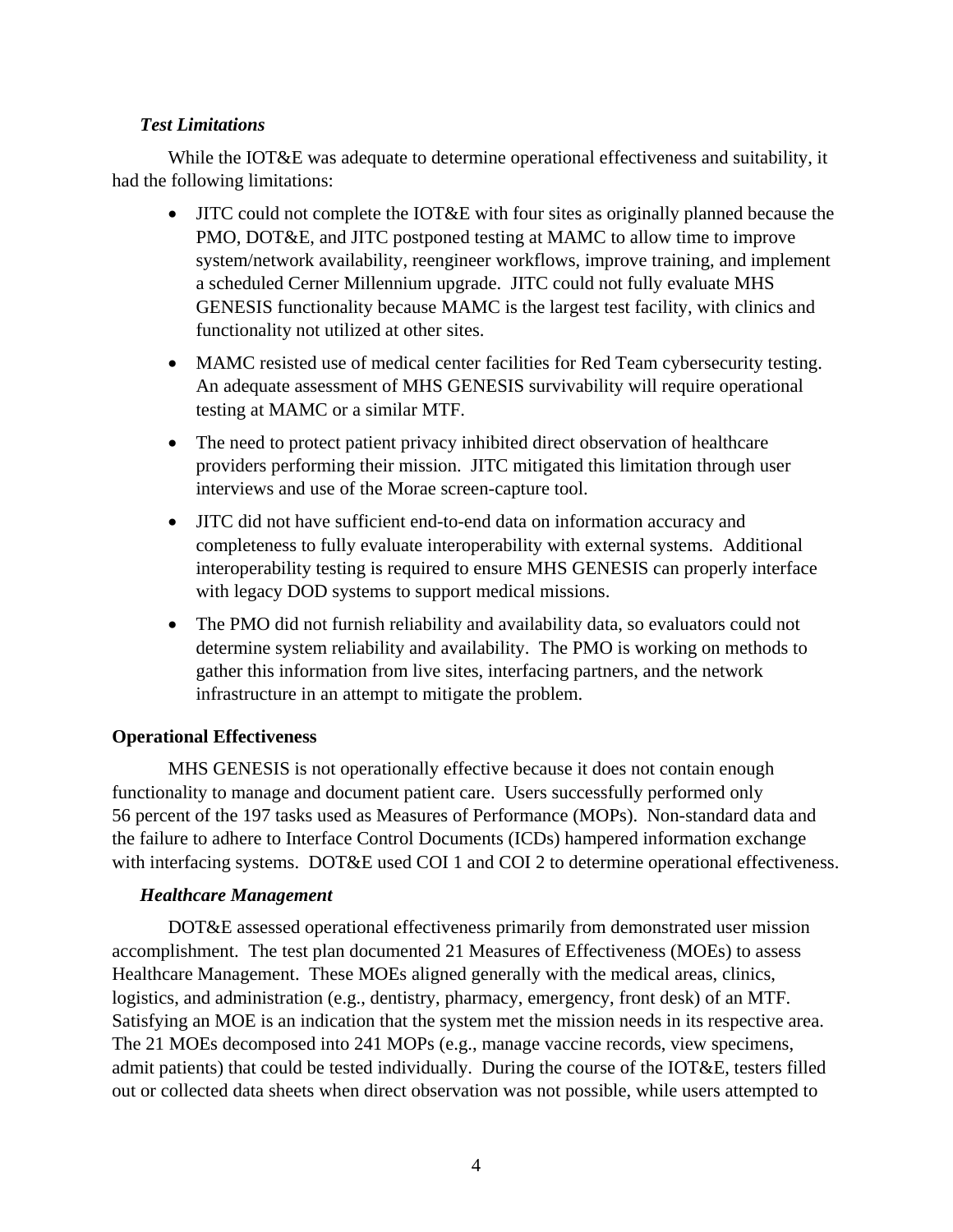perform their daily tasks and matched them up with MOPs. The testers interviewed the users to determine success or failure of their tasks and consulted screen capture information remotely to evaluate failures.

The test team tested 197 MOPs, which allowed for full evaluation of 17 of the 21 MOEs. Table 1 shows resolution of MOPs within each MOE. The testers were unable to evaluate 10 MOPs because the functionality did not exist at FAFB, NHCOH, and NHB. JITC did not test an additional 34 MOPs because the PMO deferred these functionalities after consulting with senior user representatives from each of the Services. JITC observed users interacting with the system, either over the shoulder or remotely, and tallied the successes and failures of actions associated with each MOP.

When the users were unable successfully to complete a task (MOP), the testers assisted them in submitting an IR to document the problem. A DAG scored each IR in accordance with established rules and definitions. Priority 1 – Critical represented the highest severity level and Priority  $4$  – Minor represented the lowest.<sup>[1](#page-5-0)</sup> Table 1 also shows the number of high-severity (Priority 1 and 2) IRs associated with each MOE. The majority of the MOEs (18 of 21, 86 percent) had at least one high-severity deficiency that affected mission completion.

Evaluators considered MOPs with at least a 90 percent success rate and no high-severity IRs as "met." As shown in [Table](#page-6-0) 1, 110 of the 197 MOPs tested (56 percent) met test criteria and 87 (44 percent) did not. The success rate of the MOPs and high-severity IRs were aggregated across the MOEs. While the functionality was not sufficient to fully satisfy any of the MOEs, evaluators, subject matter experts, and users determined whether the system provided some of the functionality within the MOE. Of the 17 MOEs that the testers fully evaluated, 14 (82 percent) were "not satisfied" because users were not able to execute a majority of the functionality and each had at least one high-severity deficiency. The remaining three (18 percent) MOEs were "partially satisfied" because users were able to execute some of the functionality; however, more data is required to fully evaluate the MOE. An additional three MOEs could not be fully evaluated because the functionality exists within the Initial Operational Capability (IOC) sites only at MAMC. Functionality within the remaining MOE is deferred to the theater capability. $2$ 

<span id="page-5-0"></span> <sup>1</sup> Priority 1 – Critical designates a mission failure that prevents the accomplishment of an essential capability. These incidents may also jeopardize patient safety. Priority 2 – Major designates a partial mission failure that adversely affects the accomplishment of an essential capability for which there is no known, documented workaround solution. Priority 3 – Moderate designates a substantial degradation of mission-related capabilities that adversely affects the accomplishment of an essential capability for which there is a documented workaround solution. Priority 4 – Minor designates a noticeable problem, but no major interference with mission accomplishment.

<span id="page-5-1"></span><sup>&</sup>lt;sup>2</sup> The Joint Operational Medicine Information System PMO will deploy the MHS GENESIS system in theater.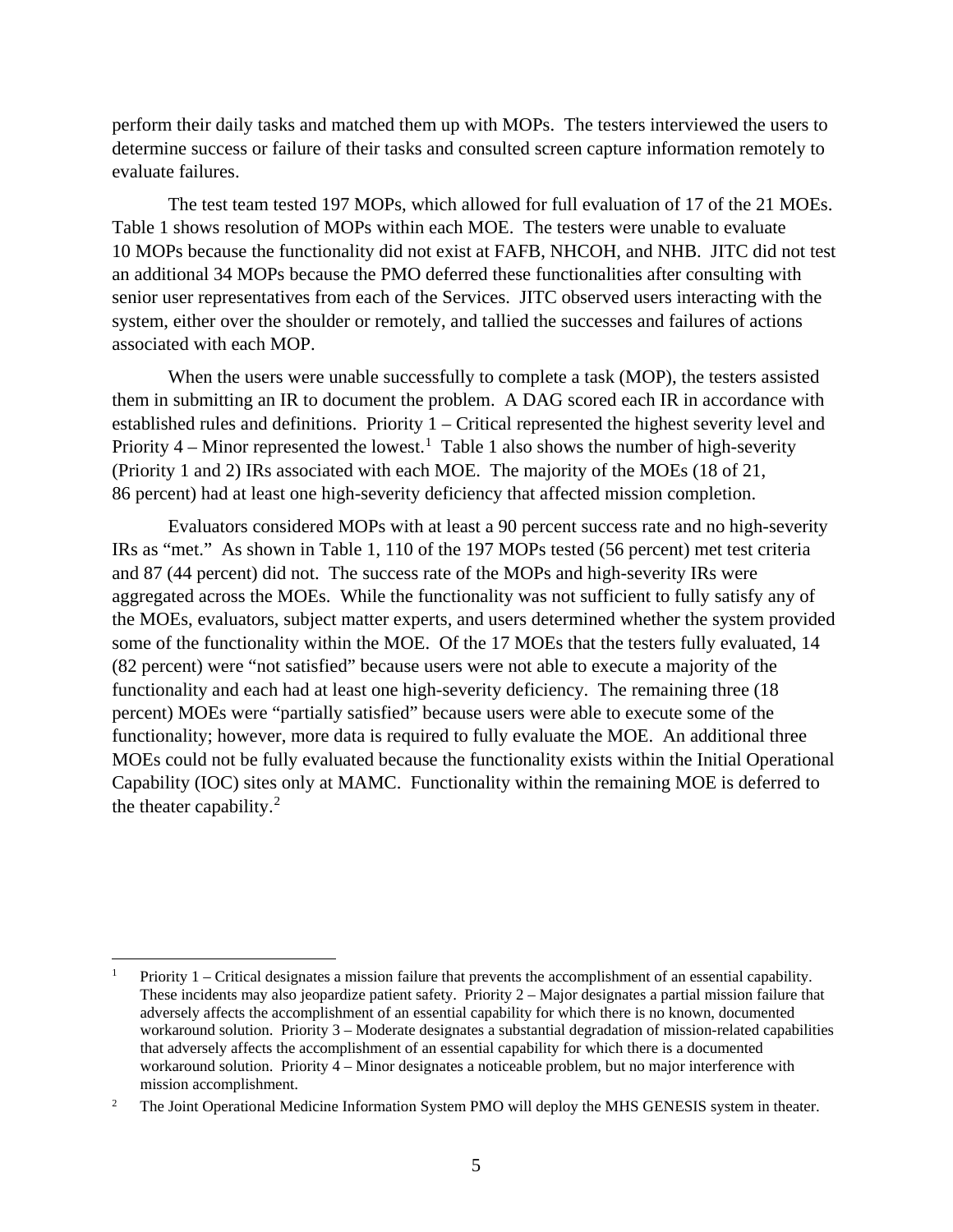<span id="page-6-0"></span>

|            |                                                 | <b>MOP Evaluation</b> |                 |                             |                          |                                     |                             |                          |                                  |
|------------|-------------------------------------------------|-----------------------|-----------------|-----------------------------|--------------------------|-------------------------------------|-----------------------------|--------------------------|----------------------------------|
| <b>MOE</b> | <b>Title</b>                                    | Total<br><b>MOPs</b>  | <b>Deferred</b> | <b>Not</b><br><b>Tested</b> | <b>Tested</b><br>and Met | <b>Tested and</b><br><b>Not Met</b> | % Tested<br><b>MOPs Met</b> | # Priority<br>1 or 2 IRs | <b>MOE Status</b>                |
| 1.1        | En Route Care                                   | 8                     | 5               | 3                           | $\Omega$                 | $\Omega$                            | 0%                          | 0                        | Not Evaluated <sup>1</sup>       |
| 1.2        | Dentistry                                       | 10                    |                 | $\Omega$                    | 3                        | 6                                   | 33%                         | 3                        | <b>Not Satisfied</b>             |
| 1.3        | <b>Emergency Department</b>                     | 3                     | 0               | $\mathbf{0}$                | 3                        | $\mathbf 0$                         | 100%                        | 0                        | Not Fully Evaluated <sup>2</sup> |
| 1.4        | <b>Health Services</b>                          | 23                    |                 | $\overline{2}$              | 13                       | $\overline{7}$                      | 65%                         | 7                        | <b>Not Satisfied</b>             |
| 1.5        | Immunization Services Management                | $\overline{7}$        | $\Omega$        | $\Omega$                    | $\overline{2}$           | 5                                   | 29%                         | 11                       | <b>Not Satisfied</b>             |
| 1.6        | <b>Laboratory Services Management</b>           | 14                    | $\Omega$        | 1                           | $\overline{2}$           | 11                                  | 15%                         | 12                       | <b>Not Satisfied</b>             |
| 1.7        | <b>Operating Room Services Management</b>       | 3                     | $\Omega$        | $\Omega$                    | 3                        | $\Omega$                            | 100%                        | 0                        | Not Fully Evaluated <sup>3</sup> |
| 1.8        | <b>Pharmacy Services Management</b>             | 15                    | $\Omega$        | $\Omega$                    | 11                       | $\overline{4}$                      | 73%                         | 8                        | <b>Not Satisfied</b>             |
| 1.9        | Vision Services Management                      | $\overline{7}$        | $\Omega$        | $\Omega$                    | 5                        | $\overline{2}$                      | 71%                         | $\overline{2}$           | <b>Partially Satisfied</b>       |
| 1.10       | <b>Inpatient/Outpatient Services Management</b> | 25                    | 0               | 3                           | 19                       | 3                                   | 86%                         | 1                        | Not Fully Evaluated <sup>3</sup> |
| 1.11       | Administrative Support Management               | $\overline{7}$        | 4               | $\Omega$                    | 2                        | 1                                   | 67%                         | 1                        | <b>Not Satisfied</b>             |
| 1.12       | <b>Front Desk Operations</b>                    | 4                     | 0               | $\mathbf 0$                 | 3                        | -1                                  | 75%                         | 1                        | <b>Partially Satisfied</b>       |
| 1.13       | Logistics Management                            | 9                     | 2               | $\Omega$                    | 6                        | 1                                   | 86%                         | $\overline{2}$           | <b>Partially Satisfied</b>       |
| 1.14       | <b>Business Intelligence Management</b>         | 25                    | $\overline{7}$  | $\Omega$                    | 13                       | 5                                   | 72%                         | $\overline{7}$           | <b>Not Satisfied</b>             |
| 1.15       | <b>Facility View Support</b>                    | $\overline{2}$        |                 | $\Omega$                    | $\Omega$                 | 1                                   | 0%                          | $\overline{2}$           | <b>Not Satisfied</b>             |
| 1.16       | <b>Report Generation</b>                        | 28                    | 9               | $\Omega$                    | 8                        | 11                                  | 42%                         | 20                       | <b>Not Satisfied</b>             |
| 1.17       | Case Management                                 | 8                     | $\Omega$        | $\Omega$                    | 6                        | $\overline{2}$                      | 75%                         | 1                        | <b>Not Satisfied</b>             |
| 1.18       | <b>PHR Portal Management</b>                    | 3                     |                 | $\Omega$                    | $\overline{0}$           | $\overline{2}$                      | $0\%$                       | 1                        | <b>Not Satisfied</b>             |
| 1.19       | <b>Disconnected User Operations</b>             | 3                     | $\Omega$        | $\Omega$                    | $\Omega$                 | 3                                   | 0%                          | 6                        | <b>Not Satisfied</b>             |
| 1.20       | <b>Common User Tasks</b>                        | 32                    | $\overline{c}$  | 1                           | 9                        | 20                                  | 31%                         | 78                       | <b>Not Satisfied</b>             |
| 1.21       | Radiology Services Management                   | 5                     |                 | 0                           | 2                        | $\overline{2}$                      | 50%                         | $\overline{2}$           | <b>Not Satisfied</b>             |
|            | <b>Overall</b>                                  | 241                   | 34              | 10                          | 110                      | 87                                  | 56%                         | $-4$                     |                                  |

### **Table 1. Results of the DHMSM MOE and MOP Testing at FAFB, NHCOH, and NHB**

<sup>1</sup> En Route Care deferred to the Joint Operational Medicine Information System.

<sup>2</sup> FAFB, NHCOH, and NHB did not have Emergency Departments. Samples shown were collected in Urgent Care Clinics.

<sup>3</sup> FAFB, NHCOH, and NHB did not have inpatient services. All samples are from outpatient only.

<sup>4</sup> IRs may apply to more than one MOE, therefore the sum of this column is not the total number of Priority 1 and 2 IRs affecting Health Care Delivery.

**Green** text indicates "satisfied," **red** text indicates "not satisfied"

DHMSM – DOD Healthcare Management System Modernization; MOE – Measure of Effectiveness; MOP – Measure of Performance; FAFB – Fairchild Air Force Base; NHCOH – Naval Health Clinic Oak Harbor; NHB – Naval Hospital Bremerton; IRs – Incident Reports; PHR – Personal Health Record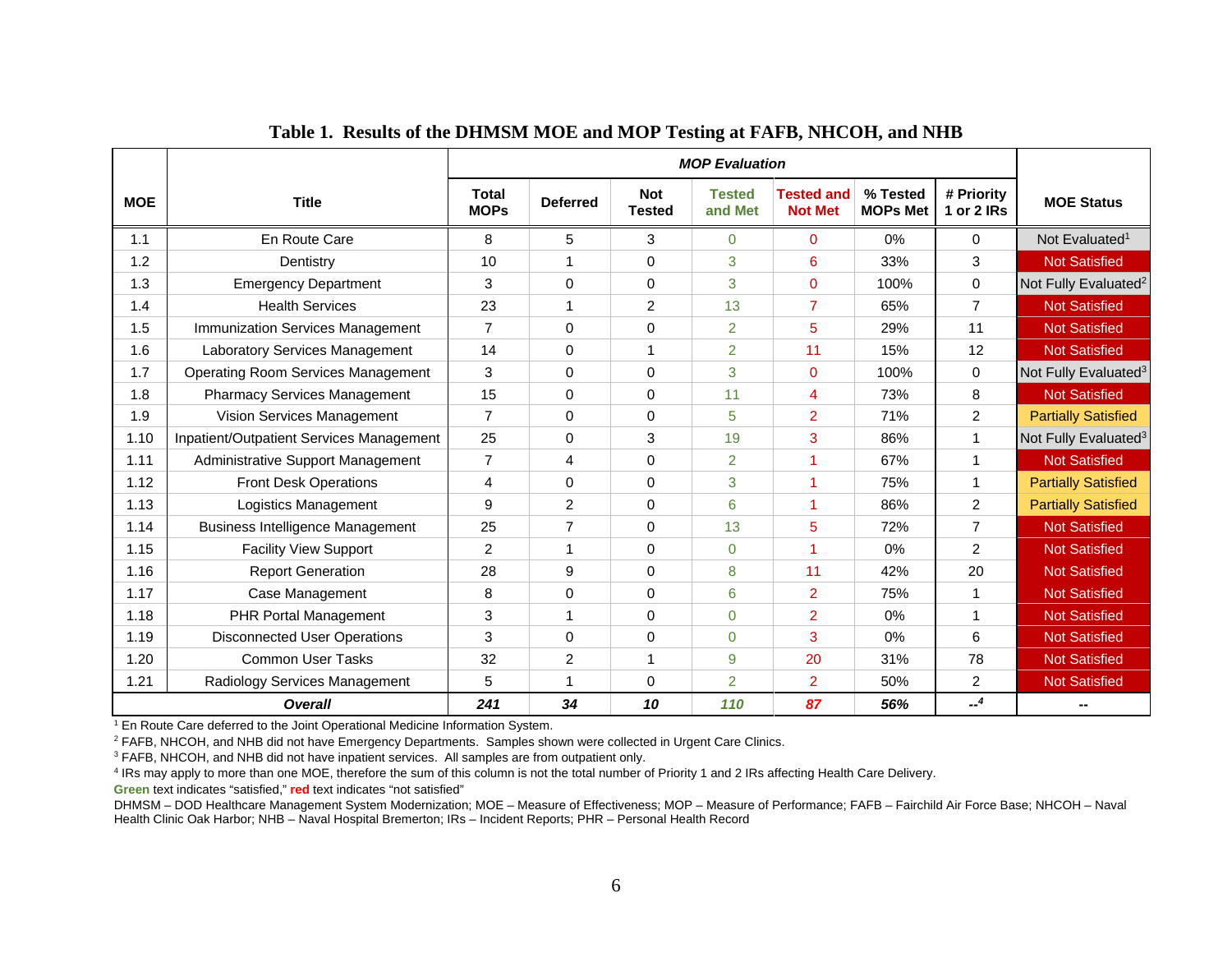Users at the three IOT&E sites submitted 208 IRs that affected the areas of Healthcare Management (COI 1), Interoperability (COI 2), and Suitability (COI 3). Figure 1 shows that a large majority of these (156 IRs, 74 percent) were Priority 1 or Priority 2 severity reports. The users felt that most of the critical deficiencies were potential patient safety concerns. Site leadership continues to meet daily with staff to identify potential patient safety concerns, which they quickly elevate to the PMO for action.



**Figure 1. Incident Reports (IRs) by Priority**

Essential capabilities were either not working properly or were missing altogether (e.g., referral requests not processing, lab results not showing, oral surgery apps not launching). To compensate for missing functionality, users relied on lengthy and undocumented workarounds (e.g., telephoning to check whether referrals had been received). Additionally, ineffective or non-existent workflows (e.g., the inability to flag certain patient records, insurance eligibility inaccuracies, appointments tracked to the wrong clinic) caused some users to create their own workarounds. Actions that used to take one minute to complete were taking several minutes using MHS GENESIS. Users reported that, even under conditions of proper functionality, actions required up to three times as many mouse clicks than before. User comments accompanying the IRs and user interviews indicate that MHS GENESIS increased patient encounter times to the point that providers were seeing fewer patients per day, despite some providers working overtime.<sup>[3](#page-7-0)</sup> Users also noted operational incidents (e.g., system freezes, lockouts, login errors) that caused mission failure or delay.

Pharmacists, in particular, found the system difficult to use. They were working extended hours due to longer prescription order workflows. Pharmacies averaged fill times of 45 minutes or more for prescriptions that previously averaged 15 to 20 minutes. Pharmacists had

<span id="page-7-0"></span><sup>&</sup>lt;sup>3</sup> Patient encounter time is defined as the interaction time between a patient and healthcare provider for the purpose of providing healthcare service(s) or assessing the health status of the patient.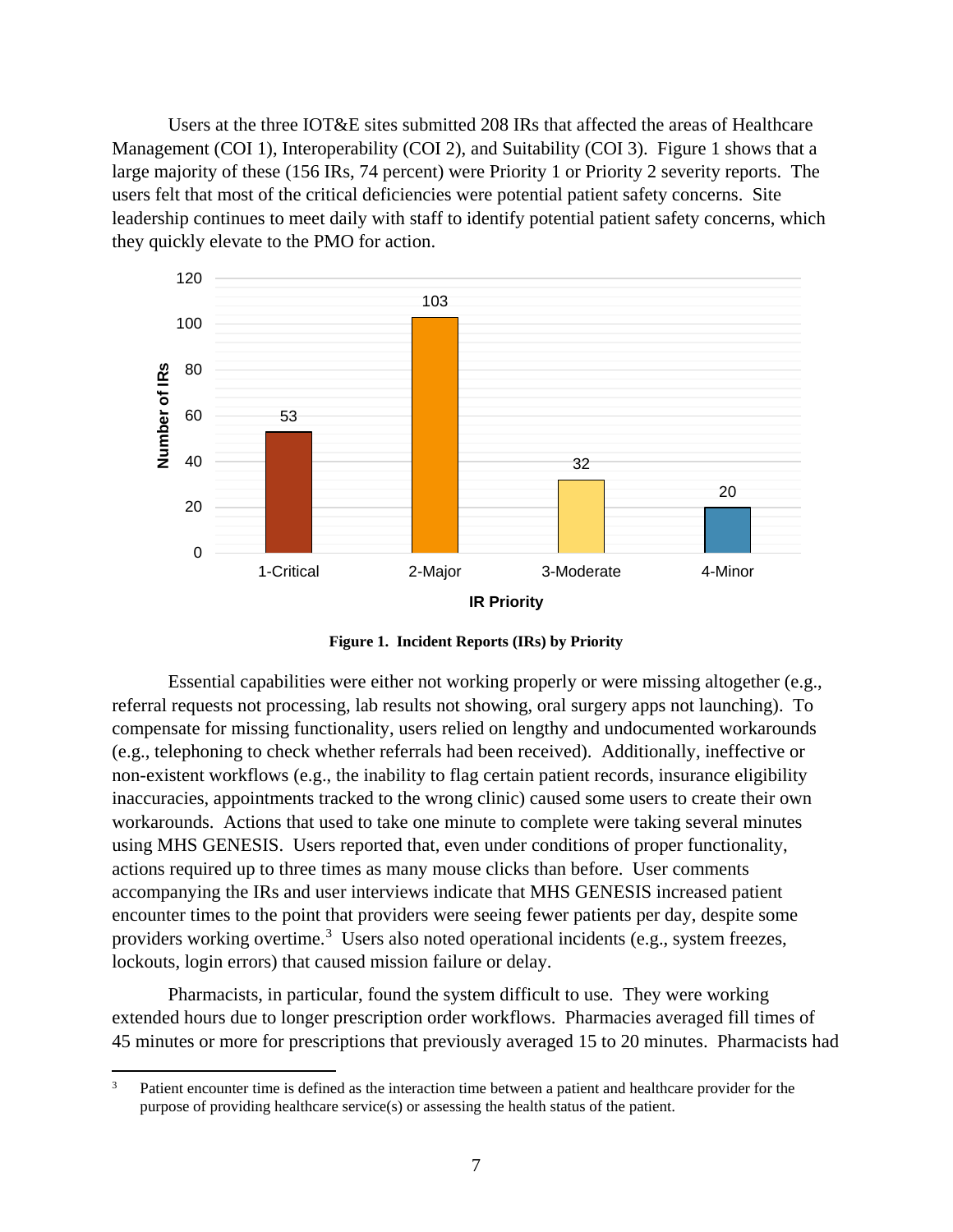to employ manual processes to fill orders due to interface problems. MHS GENESIS does not support National Provider Identification numbers or National Drug Codes, forcing pharmacists to do manual searches for medications to dispense.

Users often suffered from unacceptably long MHS GENESIS login times, particularly dental providers. Login times were inconsistent, ranging from 3 to 20 minutes. Users reported their first login of the day usually took the longest. MHS GENESIS system timeouts and users having to change user roles further exacerbated the problem.

Providers often obtained user roles inappropriate to their jobs because that was the only way they could access all the functionality they needed. This allowed some users access to information and functionality they should not have had access to.

## *Interoperability*

Interoperability is critical for MHS GENESIS to accurately transfer data to and from legacy DOD systems, such as the Defense Eligibility Enrollment System (DEERS) that ascertains eligibility for DOD medical benefits. Testers based the interoperability assessment on an analysis of conformance to the ICDs and the identified standards, IRs related to interoperability, and observations of user actions and user interviews. They did not receive end-to-end data from either MHS GENESIS or external interfacing systems, and therefore could not fully evaluate the accuracy and completeness of data exchanges.

JITC examined 25 external interfaces: 13 at FAFB and NHCOH, 11 at NHB, and 1 at all three locations. [4](#page-8-0) While the end-to-end testing was limited, it did establish that the network between MHS GENESIS and external interface partners was sufficient for accurate messaging at the three IOT&E sites, although there were times when retransmission was required to receive successful acknowledgements. Data sent from MHS GENESIS either did not conform to its ICDs, did not conform to the applicable standards, or did not conform to both for any of the evaluated outbound interfaces. Failure to conform to standards and controls can result in failure to communicate due to improper parsing, truncation, incorrect encoding, or loss of data. This causes users to question the accuracy of the information they receive and can lead to a timeconsuming check of information from other sources.

Users generated 22 high-severity IRs that the testers attributed to interoperability. These IRs describe multiple problems with accuracy and completeness that prevented or degraded mission completion. The problems included confliction with identified standards, undefined values and characters, undefined data types, undefined extra fields, unpopulated data fields, and other discrepancies. The IRs affected Personnel Eligibility and Enrollment, Military Medical Readiness, Radiology, and information exchange with Defense Medical Information Exchange (DMIX) and the Joint Legacy Viewer (JLV).

• Personnel Eligibility and Enrollment. DEERS is one of the main MHS GENESIS external interfaces, and users observed patient identification and safety problems with

<span id="page-8-0"></span> <sup>4</sup> JITC tested one interface, Medical Readiness System Agile Core Service-Data Access Layer, at all three locations. JITC tested 21 external interfaces that had data exchanges; the remaining 4 were visual only.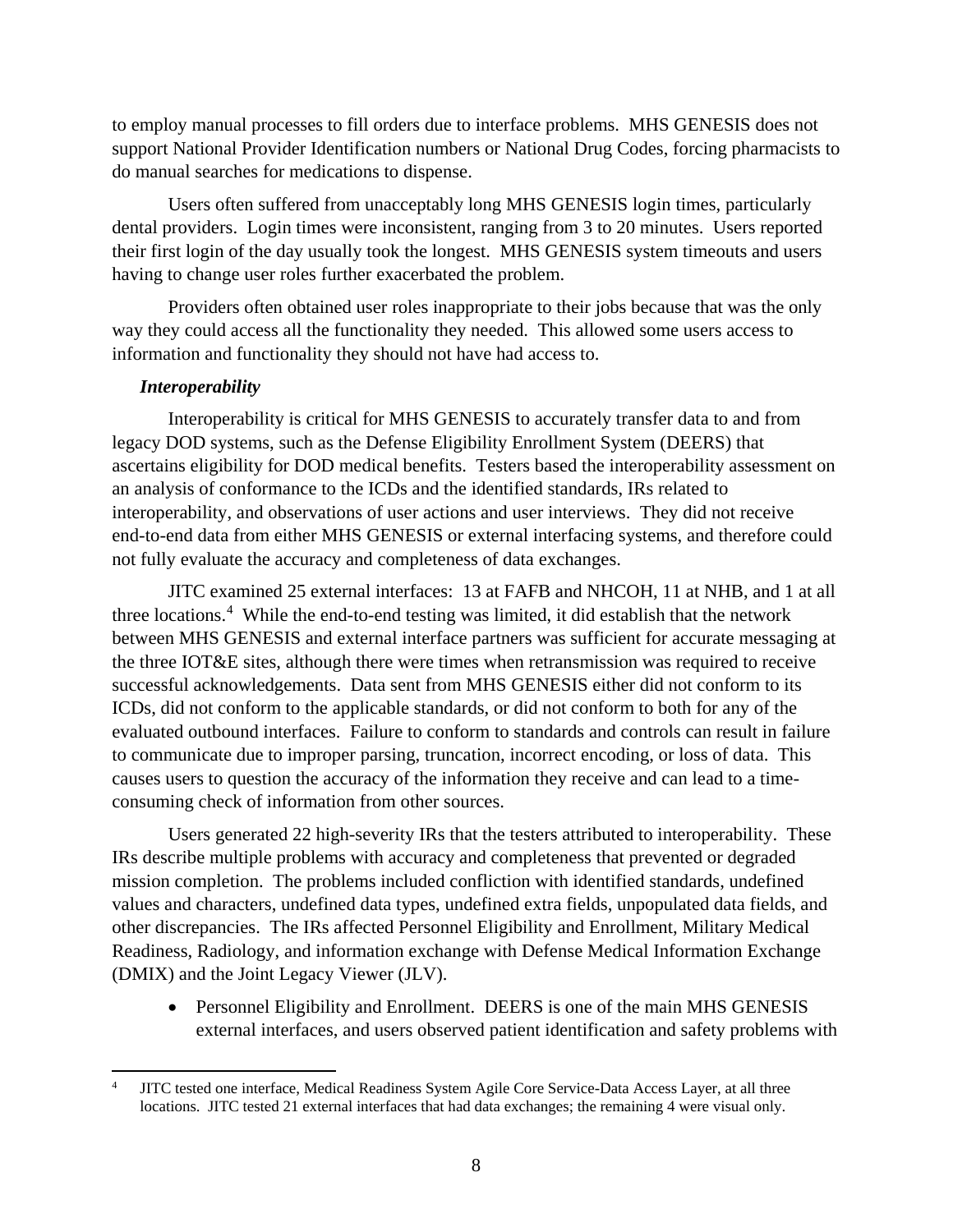it (e.g., date of birth data discrepancies). Healthcare operations are sensitive to the age of the patient, particularly with newborns, and inaccurate data can create patient safety concerns. The PMO worked rapidly to address this problem.

- Military Medical Readiness. Several IRs written against the Immunization MOE pertained to ICD and standards conformance. MHS GENESIS displayed incorrect patient immunization data and immunizations did not populate in the appropriate Medical Readiness System.
- Radiology and Imaging. Messages relating to Radiology interfaces did not conform to standards and ICDs. Radiologists could not associate results with patient records, so providers were unable to review radiology results.
- DMIX/JLV. DMIX/JLV bridges the gap between EHR documentation in MHS GENESIS and legacy healthcare systems. DMIX/JLV is the only way for users of the legacy systems to view encounters documented in MHS GENESIS. However, critical Problems, Allergies, Medications, Procedures, and Immunizations data generated in MHS GENESIS did not always display in JLV to legacy system users. If not addressed, this problem will become more severe as the amount of data stored in MHS GENESIS increases.

JITC tested interoperability of medical and peripheral devices by noting the accuracy and completeness of data transfers with MHS GENESIS. The testing was inconclusive because of the limited number of devices evaluated and the small sample sizes associated with those that were evaluated. JITC will continue evaluating these devices during the continuation of IOT&E at MAMC.

#### **Operational Suitability**

MHS GENESIS is not operationally suitable. Users rated system usability as "not acceptable" and their ratings decreased between Go-Live and IOT&E, indicating, contrary to expectations, that more experience with the system did not improve usability. Training and system documentation were insufficient to overcome usability problems and sustain operations. DOT&E used COI 3 to determine operational suitability.

#### *Usability, Training, and Workload*

Overall, users rated the usability of the system as "not acceptable" through the SUS survey.<sup>[5](#page-9-0)</sup> The mean SUS score across the three sites during IOT&E was 37. As shown in Figure 2, the mean SUS score decreased by an estimated 5 points between Go-Live and IOT&E at each site.

<span id="page-9-0"></span><sup>&</sup>lt;sup>5</sup> The SUS is a standard tool that provides a measure of usability ranging from 0 to 100. Evaluators consider scores above 70 to be acceptable.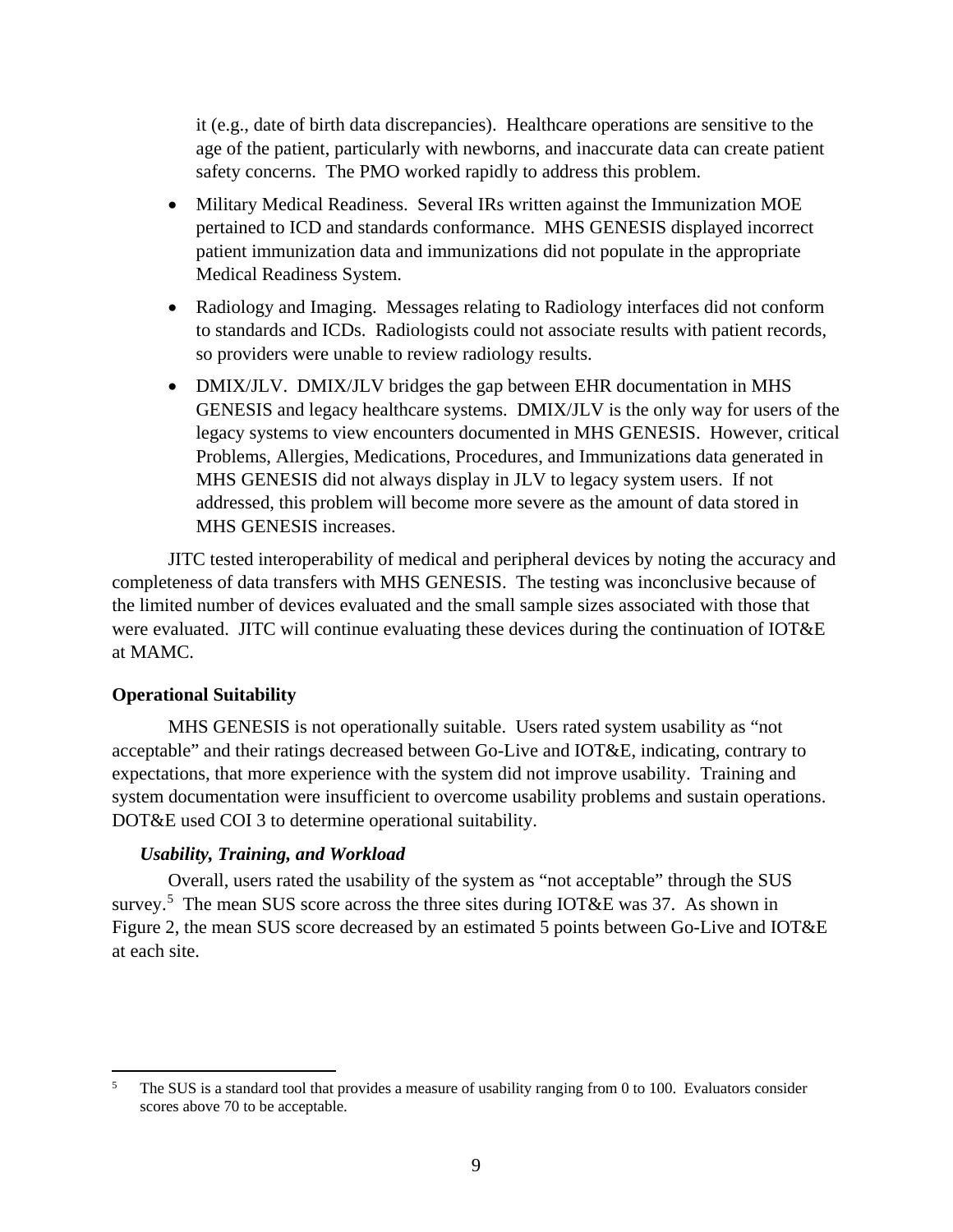

DOT&E constructed a linear model that predicted the SUS score as a function of the event (Go-Live or IOT&E) and site, which were both significant predictors (*p* is less than 0.001 for both).

FAFB – Fairchild Air Force Base; NHCOH – Naval Health Clinic Oak Harbor; NHB – Naval Hospital Bremerton; MAMC – Madigan Army Medical Center; SUS – System Usability Scale; UCB – 80 percent Upper Confidence Bound; LCB – 80 percent Lower Confidence Bound; IOT&E – Initial Operational Test and Evaluation

**Figure 2. SUS Scores from Go-Live and IOT&E Events**

Users rated the training as poor. Most users (67 percent, 265 of 394) indicated during the IOT&E events that they needed more training. JITC administered a 15-question training survey – which included one question asking if users felt they needed more training – during both the Go-Live and IOT&E events. Figure 3 shows the combined results of the training survey, where 1 indicates non-favorable responses and 6 indicates favorable responses.[6](#page-10-0) As shown, the responses were generally not favorable, and user ratings of training decreased between the Go-Live and IOT&E. This implies that as users attempted more tasks, they increasingly felt the training did not prepare them. The poor training exacerbated problems that users encountered with the system functionality.

<span id="page-10-0"></span> <sup>6</sup> DOT&E measured internal reliability consistency between the questions in the training survey using Cronbach's alpha. A Cronbach's alpha of 0.70 or above is considered acceptable internal reliability. Results demonstrated an alpha of 0.86 for Go-Live responses and 0.89 for IOT&E responses.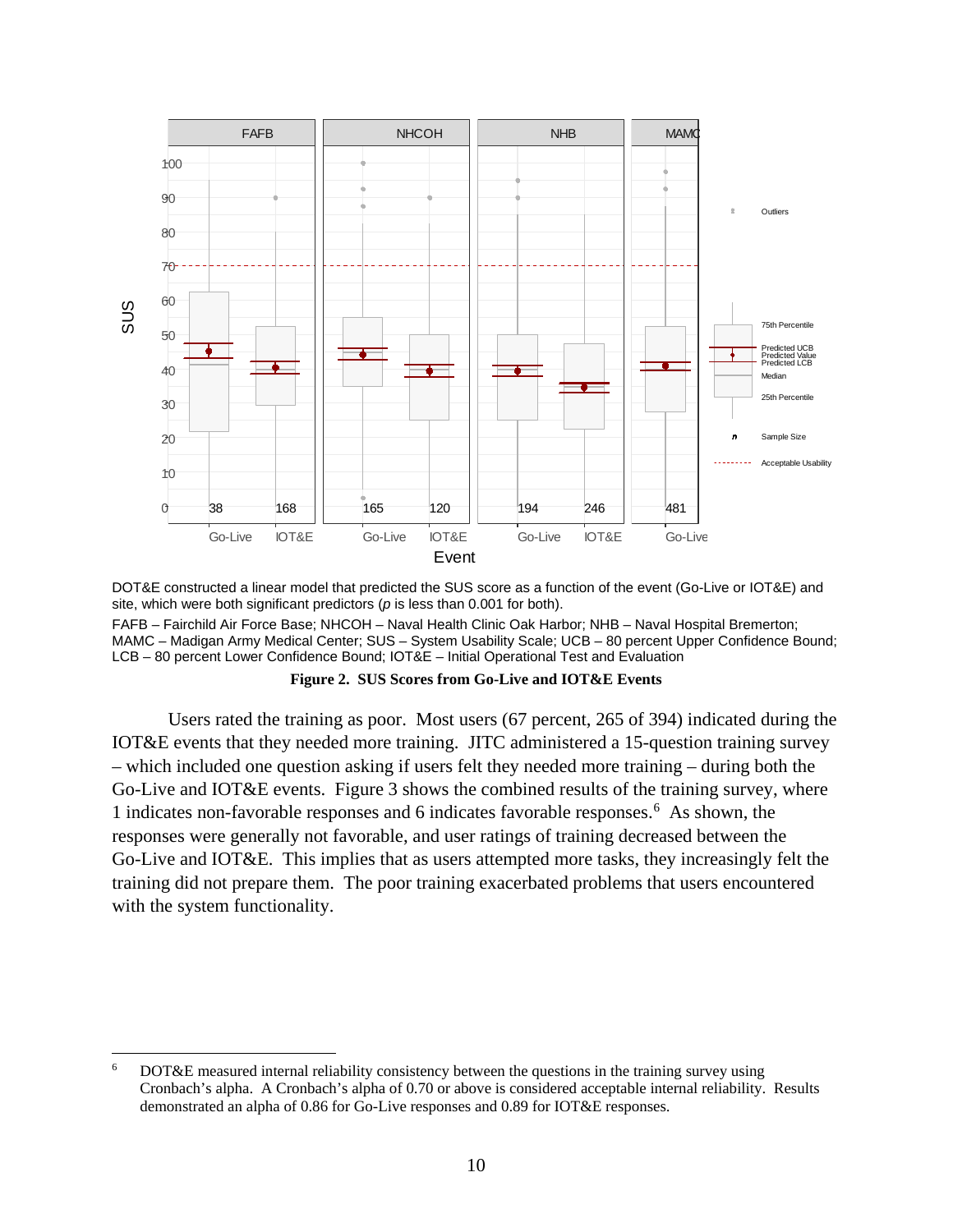

**Figure 3. Training Survey Results: (A) Combined results from Go-Live and Initial Operational Test and Evaluation (IOT&E) Events and (B) IOT&E Responses on the Need for More Training**

The MHS GENESIS contractor provided Adoption Coaches for over-the-shoulder user guidance and training. However, the Adoption Coaches did not always have sufficient knowledge or training to support the users following Go-Live at each site. They maintained a large footprint at the MTFs immediately following Go-Live, a footprint that, as planned, decreased steadily after the first 2 weeks at each site. The Adoption Coaches received similar training to the users, and therefore were not familiar with all aspects of the system, particularly those specific to the DOD workflows. This led to inadequate Adoption Coach support in these areas.

MHS GENESIS exhibited usability problems that the training could not overcome. If the system is usable, only poorly trained people should have usability problems. However, after accounting for training, usability still significantly predicted workload.[7](#page-11-0)

#### *Reliability and Availability*

System outages during the Go-Lives and IOT&E indicate that the end-to-end system does not have sufficient availability. Without connectivity to the Cerner Technology Center, users cannot access MHS GENESIS, and therefore cannot document care in the system, which can bring operations to a standstill. Table 2 shows the dates and durations of seven outages JITC observed that occurred within the 5-week window of the events.

<span id="page-11-0"></span> <sup>7</sup> A linear model predicting Crew Status Survey (CSS) results as a function of SUS scores showed that usability is a significant predictor of CSS ( $p < 0.001$ ). A separate linear model predicting CSS as a function of training scores showed that training is also a significant predictor of CSS ( $p = 0.019$ ). However, when accounting for both training and SUS as predictors of workload, SUS is the only a significant predictor  $(p = 0.041)$ .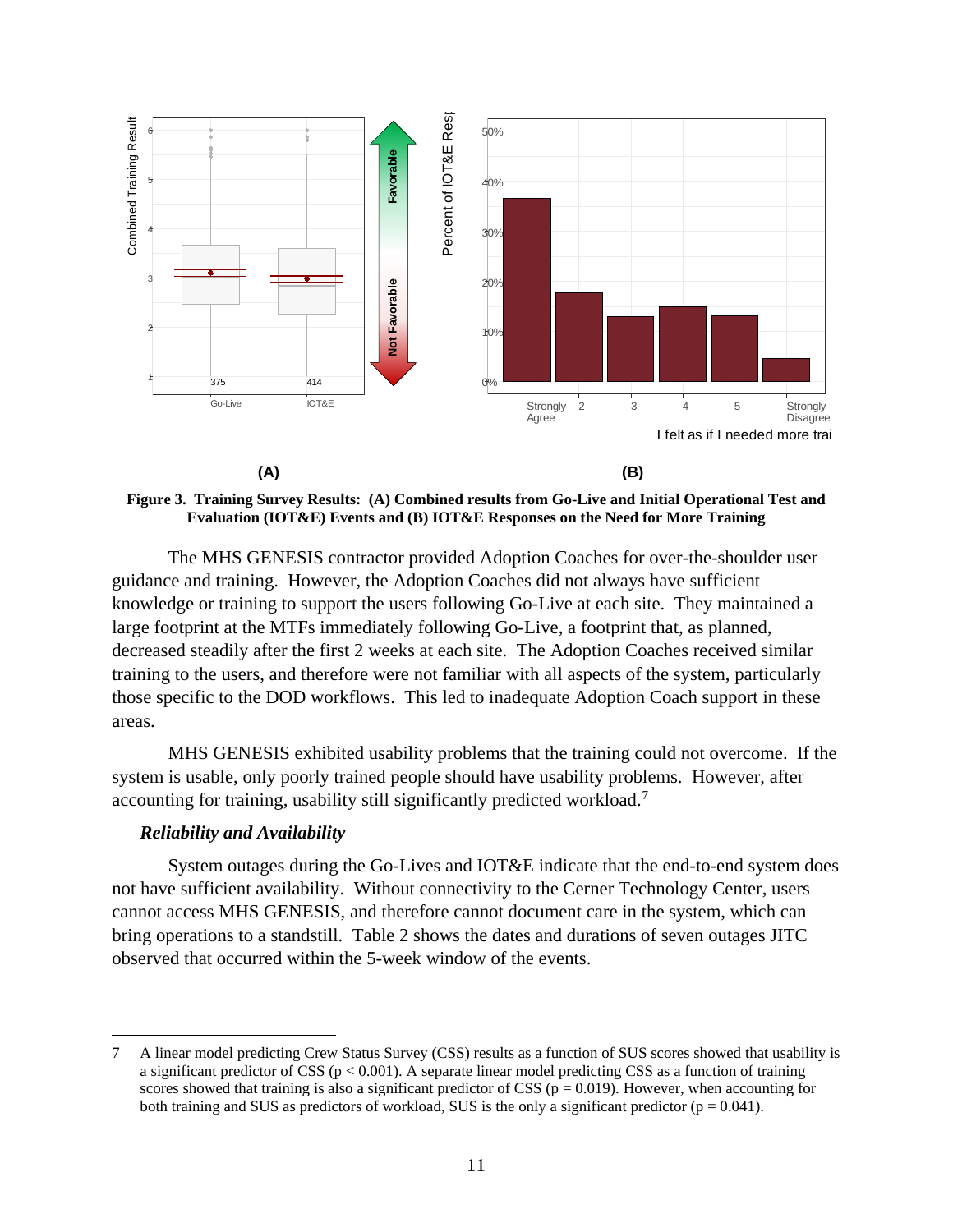<span id="page-12-0"></span>

| Event                                     | <b>Date</b>  | <b>Description</b>                                                                                                                                                                                                                                           | <b>Duration</b> |
|-------------------------------------------|--------------|--------------------------------------------------------------------------------------------------------------------------------------------------------------------------------------------------------------------------------------------------------------|-----------------|
|                                           | 25 September | System outage attributed to NHB Go-Live                                                                                                                                                                                                                      | 3 hours         |
| <b>FAFB</b> and<br><b>NHCOH IOT&amp;E</b> | 26 September | System outage (no further details)                                                                                                                                                                                                                           | 2 hours         |
| (2 weeks)                                 | 2 October    | Users unable to log in to the system                                                                                                                                                                                                                         | 3 hours         |
|                                           | 4 October    | Users unable to log in to the system                                                                                                                                                                                                                         | 6 hours         |
| <b>MAMC Go-Live</b>                       | 29 October   | Outage over the weekend (no further details)                                                                                                                                                                                                                 | 3 hours         |
| $(1$ week)                                | 7 November   | Early morning outage (no further details)                                                                                                                                                                                                                    | 8 hours         |
| <b>NHB IOT&amp;E</b><br>(2 weeks)         | 8 December   | Users in the Urgent Care Clinic lost connectivity in<br>five-minute intervals throughout the workday.<br>Connectivity loss due to 1 of 2 routers being<br>inoperable. IT personnel also needed to implement<br>a software update and reconfigure the system. | $\sim$ 7 hours  |

**Table 2. Observed System Outages during Go-Live and IOT&E Events**

IOT&E – Initial Operational Test and Evaluation; FAFB – Fairchild Air Force Base; NHCOH – Naval Health Clinic Oak Harbor; MAMC – Madigan Army Medical Center; NHB – Naval Hospital Bremerton

There were no data available to assess end-to-end reliability or availability. The PMO has begun to develop methods to collect current MHS GENESIS availability data at user devices, over the local and long haul networks, at Cerner data centers, and at interfacing systems to determine the end-to-end availability of the MHS GENESIS system-of-systems.

#### *User Support*

Users from the four IOC sites submitted 14,383 help desk tickets between January and November 2017. The number of help desk tickets became overwhelming for help desk personnel and for site personnel monitoring their status. Unless addressed soon, the help desk process will become unsupportable as the pace of MHS GENESIS deployments to new sites increases. As shown in Figure 4, the number of help desk tickets submitted increased with each Go-Live. As of December 19, 2017, the PMO closed 7,893 of the help desk tickets from the four IOC sites. At that time, 6,122 tickets remained open. The PMO designated 869 of them as "Requests for Change" that need approval by a board of senior user representatives from each of the Services prior to incorporation into the enterprise system. An additional 368 tickets from those sites were cancelled.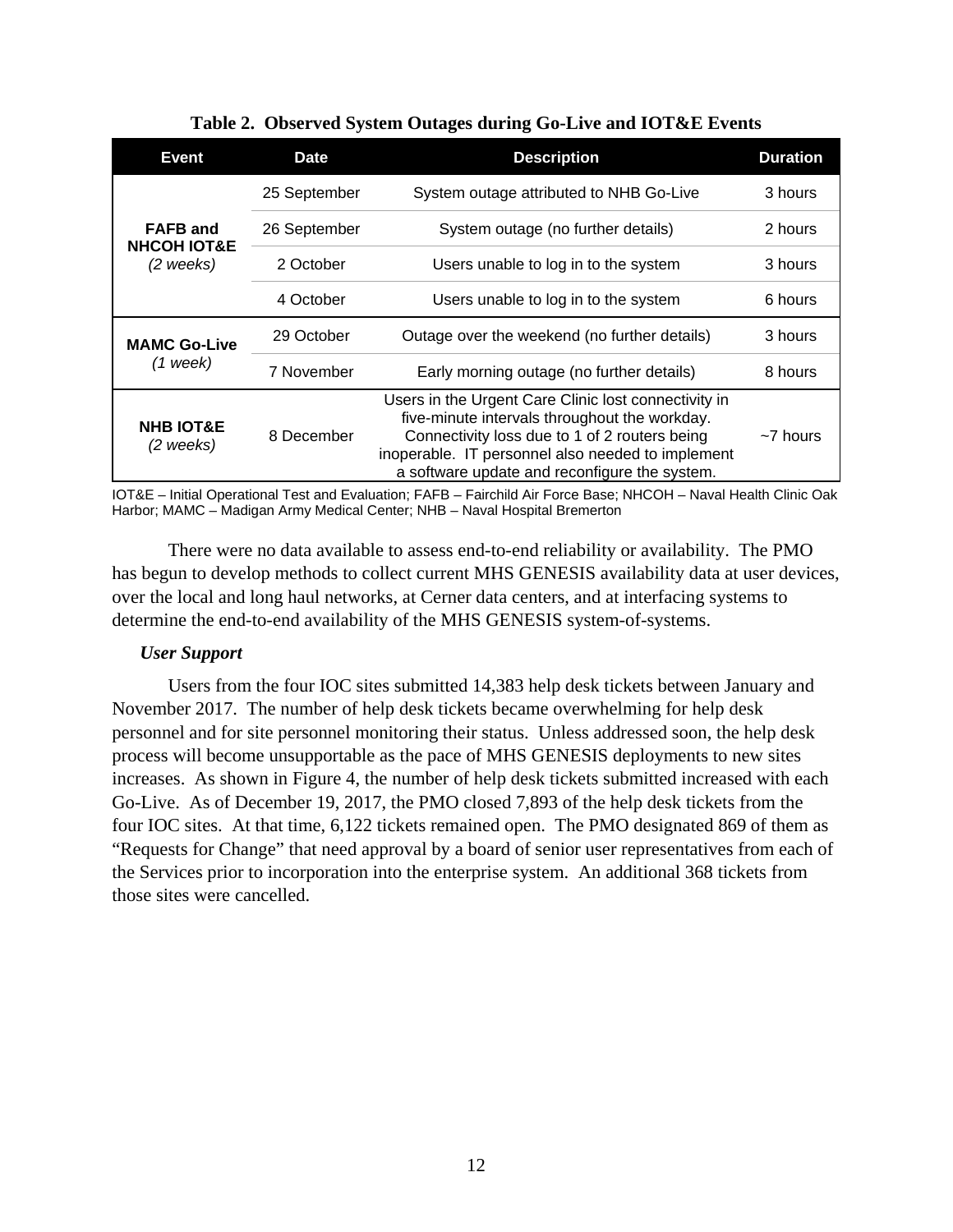

MAMC – Madigan Army Medical Center; NHB – Naval Hospital Bremerton; FAFB – Fairchild Air Force Base; NHCOH – Naval Health Clinic Oak Harbor



#### *Scalability*

Though scalability has not been formally tested, there are two indications that MHS GENESIS may not be scalable. First, users reported increased lag times during other site Go-Lives. Testers attributed one of the system outages during the IOT&E period at FAFB and NHCOH to the NHB Go-Live [\(Table](#page-12-0) 2).

Second, drop-down selection lists within the system include options from all MTFs because MHS GENESIS is configured as an enterprise system. For example, users need to search through the list of all printers installed at all MTFs to find the correct one when printers are not configured. Likewise, patients are able to schedule appointments with any provider in the enterprise system. The naming conventions on these lists are not standardized, making it difficult for users to find the option they are looking for. Without narrowing the lists or providing a standardized structure, these lists will become unmanageable as more sites use MHS GENESIS.

#### **Survivability and Cybersecurity**

JITC completed the first of three phases of a cybersecurity CVPA. The following are preliminary, unclassified findings based on the results of this first CVPA phase. JITC has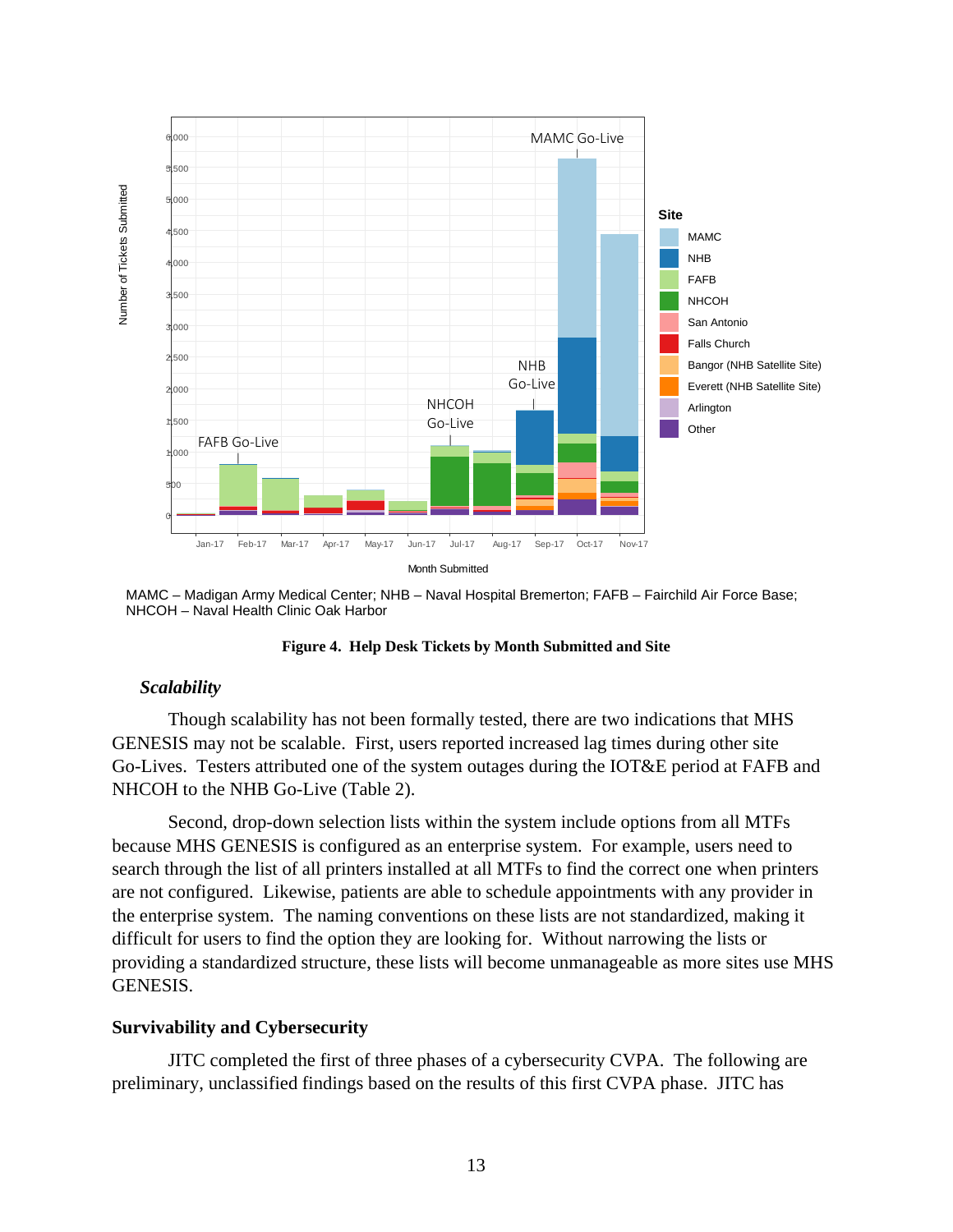provided details of its findings to DOT&E and the PMO. DOT&E will provide full cybersecurity results in a classified report when cybersecurity testing is complete.

## *Preliminary Findings on Detection and Incident Response*

Testing at the Cerner Technology Center exercised the incident response process, which includes both commercial defenders (LPDH and Cerner Cybersecurity Service Provider (CSSP)) and government defenders (SPAWAR CSSP). JITC worked closely with these defenders and the PMO to capture incident response following detection of the CVPA activities. Initial events identified delays in response times following detections. JITC attributed these delays to lags in email transmissions of up to 8 hours from the time a message was sent to the time received, when the two parties were across the hall from each other. Cerner Technology Center representatives reported that the email transmission lags were caused by security controls between government and contractor networks. Response times improved throughout the testing as Cerner Technology Center representatives made adjustments to the incident response procedures.

At the time of the testing, the SPAWAR CSSP did not have its monitoring and detection tools fully deployed in the production environment, which affected its ability to detect and respond to network events. These tools are critical to providing the SPAWAR CSSP with visibility into activities on the system.

# *Preliminary findings on Data Protection*

The initial CVPA testing identified that the data stored within MHS GENESIS, including Personally Identifiable Information and Protected Health Information, is not protected in accordance with DOD standards. The SPAWAR Red Team demonstrated three pathways for users with low-level access to escalate privileges, thereby gaining more control over MHS GENESIS and the sensitive data stored within. The testing identified four other risk areas that the PMO should correct to improve the security of the system.

# **Recommendations**

The Under Secretary of Defense for Acquisition and Sustainment should:

• Delay further fielding until JITC completes the IOT&E at MAMC and the PMO corrects any outstanding deficiencies.

The DHMSM PMO should continue to:

- Fix all Priority 1 and 2 IRs with particular attention given to those that users identified as potential patient safety concerns, and verify fixes through operational testing.
- Improve training and system documentation for both users and Adoption Coaches.
- Increase the number of Adoption Coaches and leave them on site until users are more comfortable with the new processes.
- Complete cybersecurity operational testing and continue to fix known deficiencies.